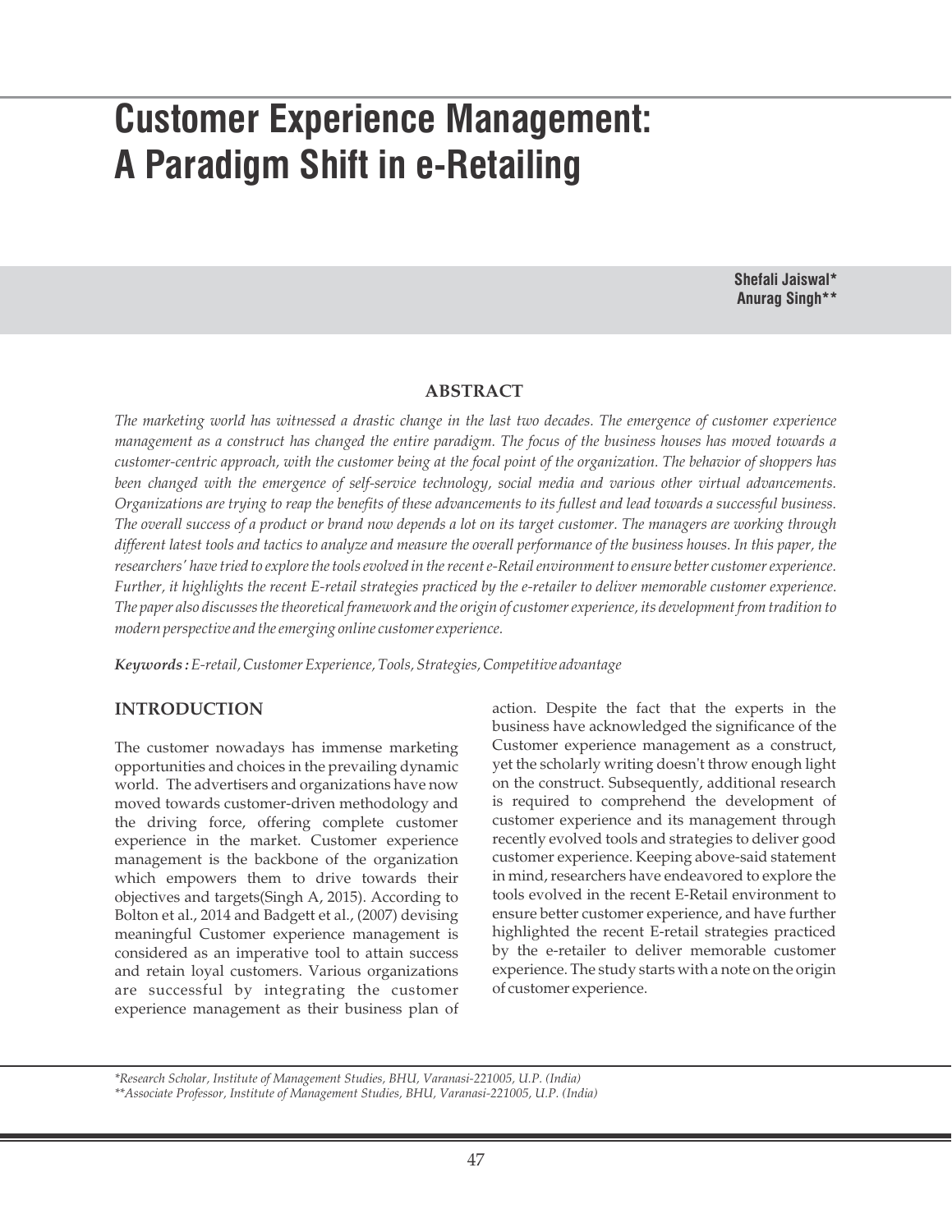### **Theoretical Framework:**

#### **The origin of Customer Experience:**

The idea of Customer experience management isn't owned by anybody, yet it is, for the most part, credited to Bernd Schmitt (2003) who characterized it as the procedure of governing total encounter of the customer with a company. De Keyser et al. in the year 2015 stated that Customer experience is helped through different component while having indirect and direct encounter while transacting for goods and services. These elements are cognitive, emotional, physical, sensorial, spiritual, and social. According to Customer experience management as an idea was featured by Holbrooke and Hirschman (1982) in one of the important Journal of Consumer Research. Researchers' stated that experience is the result of customers feeling, which is made when they endeavor to understand and use the product. Pine and Gilmore (1998) highlighted that services are ending up with more commoditized experiences, hence the preeminent organizations have begun competing on experiences. The experience, being delivered to the customers must be properly planned out, governed and controlled before delivering to the customer. One of the important components of present research scenario is customer experience, which is a key differentiator. During the 80s, quality, usefulness were the key differentiators. In the 1990s, brand and valuing of the item was the key and subsequently the flow of information, the quality of service and delivery became the norm (Shaw and Ivens, 2002). The customers were offered product and services by the organizations dependent on their presumptions; what customer anticipates from the product. Creating value for the customers became the emphasis of the marketing managers as they shifted their approach (Mc Alexander et al., 2002). In this way, the idea of relationship marketing turned into the focal point of the advertisers. Relationship marketing is yet a challenge by proof that those customers who are rejoicing a good alliance with the organization still probably won't come back to the service provider (Gerpott et al., 2001). At the functional level, the customer-supplier connections in trading to customer markets have for the most part flopped in their endeavors to copy the interpersonal relationship (Palmer, 2010). Brand and emotional attachment turned into the subject of interest for the

marketers in the academic literature in the context of customer experience in the mid-2000s (Narayandas, 2005; Anderson et al., 2006). Making positive customer experience is the most favored approach to generate customer assurance and a unique selling point for the organization (Badgett et al., 2007).These interactions between the organization and the customer help to derive perceived value (Helkkula et al., 2012).

#### **Customer Experience: Traditional to Modern perspective:**

Earlier the emphasis was on service attributes and attributes of products; however, customer experience doesn't take into account only the components that are under the control of service providers such as the user interface, product variety or price. It is pertinent to mention that customer experience takes into account those components, which are beyond the control such as the influence of one on another, the impact of internet-enabled gadgets like mobile phones, virtual executive of the company etc. Past researchers examined Customer experience from viewpoint of moments of truth which considers customers being latent in the entire activity (Normann, 2001). As per Berry et al. (2002), at whatever point a customer buys an item from an organization, he generally has an experience. Instore atmospherics, appropriate service delivery, and post-purchase interaction are basic elements of Customer experience yet customers associate convenience in order to connect with the product or services. Experiences are having utilitarian value along with hedonic perspectives (Vargo and Lush, 2006). With the emergence of the web, online networking, self-service advancements, and smartphones marketers can gain insight into what a customer is looking for in the market. A considerable number of organizations has begun to utilize and execute the idea of aggregate customer experience to build a loyal customer base (Mascarenhas, Kesavan, &Bernacchi, 2006). Organizations nowadays are observing customer experience management as their main business objective and tool to achieve success(Johnston and Clark, 2008). A paradigm shift has been observed in the e-retailing due to various advantages being offered recently which include comparison features, 24x7 customer support, more user-friendly interface and much more secure transactions. Hence, organizations should plan out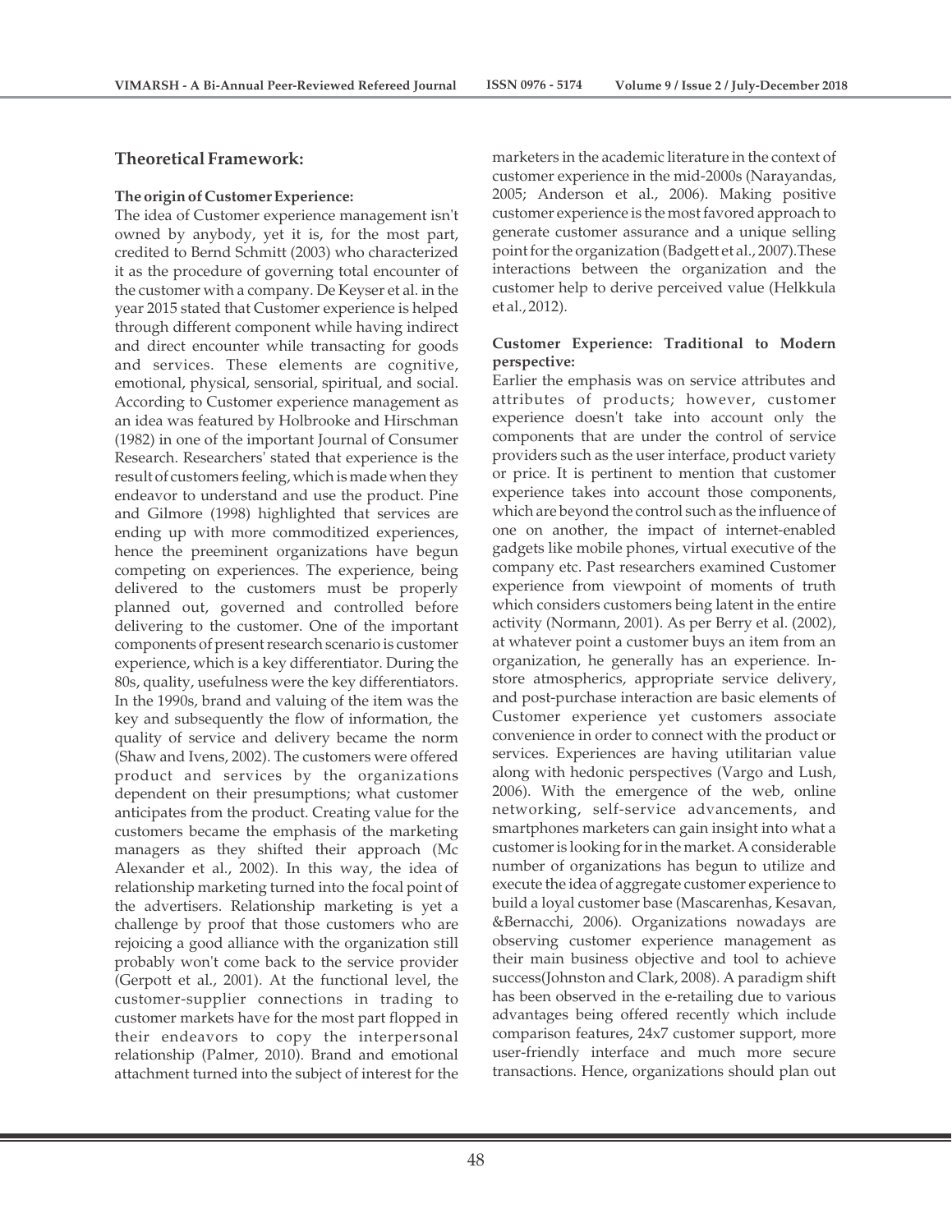their strategies so as to create a lasting favorable experience.

## **Online Customer Experience:**

In recent years, due to increased penetration of the internet and increased introduction of e-retail companies, online customer experience has become the point of research for the marketing researchers (Nambisan and Watt, 2011). The trigger for the move is largely assigned to the evolution of E-Commerce platforms. The website portals have turned out to be more interactive and dynamic offering a superior interface for the customers to explore the offerings. Customer's online buying behavior is affected greatly by the online Customer experience (Bridges and Florsheim, 2008). Different researchers have proposed different features of the web and online experience like E-S-QUAL structure (Parasuraman et al., 2005); Website design and its effect on customer experience are studied by Novak, Hoffman and Young (2000). Among the different studies, the emphasis is generally on the 'idea of flow' on the website featured by Novak et al. (2000)to deliver better customer experience. According to Smith and Sivakumar (2004), the idea of flow is a useful method to see how purchasers interact with online interfaces. Yet at the same time, there is an absence of lucidity on how customers interact on the web (Weinreich et al, 2008). More and more studies have tried to explore the online customer experiences in different contexts subsequently (Verhoef et al., 2009) terming it as a relatively new construct. Hahn & Kim (2009) stated that by ensuring seamless transaction in both online to offline or offline to online mode, customer trust can be preserved. Sorooshian et al. (2013) came up with online customer experience (OCE) model to identify factors which affect the customer experience in online channels. Marketers have been trained to adopt new procedures and tactics to survive and succeed their business with the emergence of customer experience. Considering the explored literature and research gap in mind, researchers have tried to work on the below-mentioned objectives.

# **OBJECTIVES**

To explore the tools evolved in recent E-Retail environment to ensure better customer experience.

To highlight the recent E-retail strategies practiced to deliver memorable customer experience.

# **RESEARCH METHODOLOGY**

On the basis of objectives to be achieved in the study as mentioned above, the research design adopted is exploratory in nature. This paper attempts to narrate the tools and strategies adopted by e-Retail companies in recent trends to elaborate the importance of customer experience explored through literature available on various websites and portals. Whereas the research literature exploration was done through research journals, marketing reports, and books. Finally to assemble the issues considered in objectives, and to reach on the findings content analysis approach was applied.

# **FINDINGS AND DISCUSSION**

#### **Emerging tools and strategies in E-Retail environment:**

Under this head, the tools, strategies and cases of eretail companies that have been adopted in recent trends in order to provide memorable customer experience thereby creating a positive lasting impression in the minds of the customers will be discussed.

A) Tools: Certain tools that have been adopted by the e retail organizations are being discussed below:

# **1. Self-Service Technology:**

Self-service technology empowers the exchanges to the customers, which don't require any relational contact between a purchaser and a seller. An organization should endeavor to offer that customer experience at various touch points which in turn create a loyal and valuable customer. However, Maklan and Klaus in the year 2011 said that to do as such, organizations need to comprehend how customer experience affect the consumer buying behavior and eventually the company's success. Self-service technology refers to that technology under which there is no direct collaboration between the company and the client. It enables the customer to avail different benefits and offerings of the customers on their own without the customer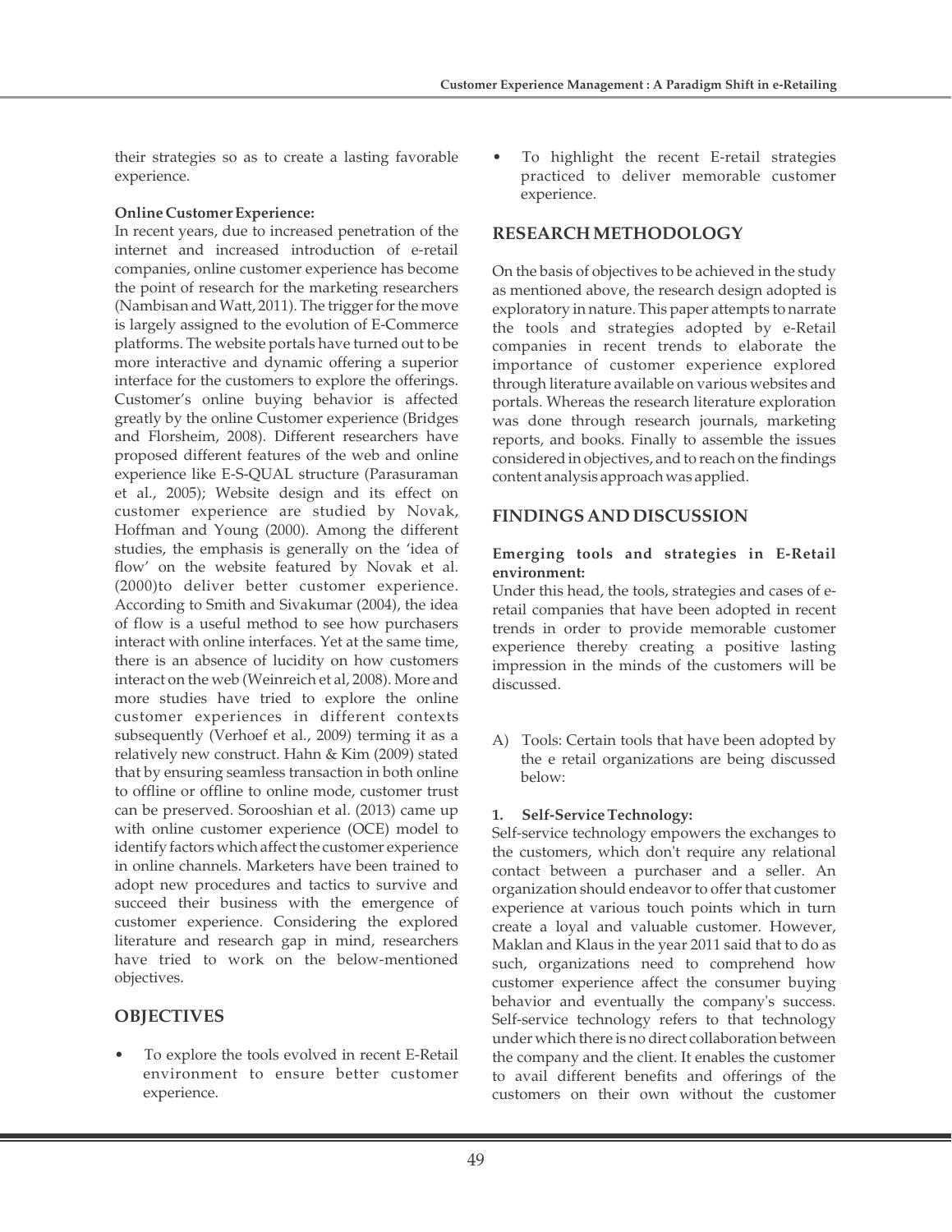representative or executive being involved in the entire process (Chang et al, 2016). Self-service technology has turned into a substitution for the conventional one to one delivery of service(Wang et al., 2012). The utilization of SSTs empowers organizations to institutionalize their delivery of service and thus diminish their expenses considerably, for the most part, because of lower labor costs (Curran and Meuter, 2005). Self Service Technologies are being utilized over the wide range by means of various interfaces like Intuitive Voice Reaction (IVR) for telebanking, flight information, and order status. On the web interface is utilized for tracking of packages, information related to accounts, e-commerce, ATMs, restaurant, petroleum stations, auto rentals, and information of tourist etc. In E-retail environment, self-service technology is of particular interest as the entire process is managed by the customers itself. Selecting, sorting, applying filters, comparison of products, placing the order, tracking order status, return & cancellation etc are those activities which are performed at the customer end.

Both societal and monetary antecedents motivate the customer experience Kleinaltenkamp et al. (2012). Customer experience is resultant of the different experience drivers. Experiences are holistically assessed by the customers in an organization (Verhoef et al., 2009). In this way, customer experience requires an efficient systematic framework (Grewal, et al., 2009). Earlier studies recommend that variables like employees, brands, innovation, and product or services comprise customer experience (Johnston and Clark, 2008; Meyer and Schwager, 2007), whereas recent organizations have now started shifting to latest tools to deliver better customer experience. Therefore, the self-service technology is noteworthy in enabling the organization to deliver a seamless experience to customers and thereby enhancing the total customer experience.

# **Big Data and analytics:-**

As technology improves, the way data is measured and collected also changes. The problem here faced by the organization is that technology has grown to the point where organizations have "too much" data(Barton, D., 2012). Deciphering and organizing information from this huge data is getting difficult with the large numbers of percentage, facts and figures available. With the help of big data analytics, business houses can gain access to valuable information in a combined form at one place Chaudhuri & Dayal (1997). Particularly, the ecommerce business owners can use these analytics to scrutinize emerging and ongoing trends to attract more customers, thereby succeeding in their businessPrahalad & Hammond (2002). Firstly, it helps in analyzing the shopper's behavior and shopping pattern such as shopping times, products that is being searched upon etc. With this information the e-retail companies can plan and implement their marketing strategies and social media advertising to boost their sales and engagement in the competitive market (Chaffey et al, 2009; Singh A, 2014; Duhan P, & Singh A, 2013). Secondly, it helps the e-retail organization to deliver improved customer services. Although having knowledge about the needs and wants of the customers is vital for an organization, but making it effortless for the customer to transact with the business, resolve query and looking after their convenience is far more important consideration now a day (Quinn, 1997). Big data provides the information needed to see how fast customers are able to complete these jobs. Big data not only helps in tracking experiences of customers but also helps in monitoring potential problematic issues and resolve them even before the customer gets involved Camillus, J. C. (2008). Thirdly, big data has helped in making the online payment easier and more secure Tankard, C. (2012). It has integrated all the payment function on one centralized platform(Gupta O, Singh A, 2017). The analytics offered by big data also helps in identifying the fraud and offers a proactive solution. Thus, it is evident that big data has enhanced the e retailing process and made it easier for online stores to be useful.

# **Virtual Assistant Program:**

Even in a digital world, customized benefit is an essential part of customer experience Wertime & Fenwick (2011). That is the reason why more organizations are putting resources into loyalty programs and mobile applications that strengthen the connection between buyer and seller(Jaiswal, S,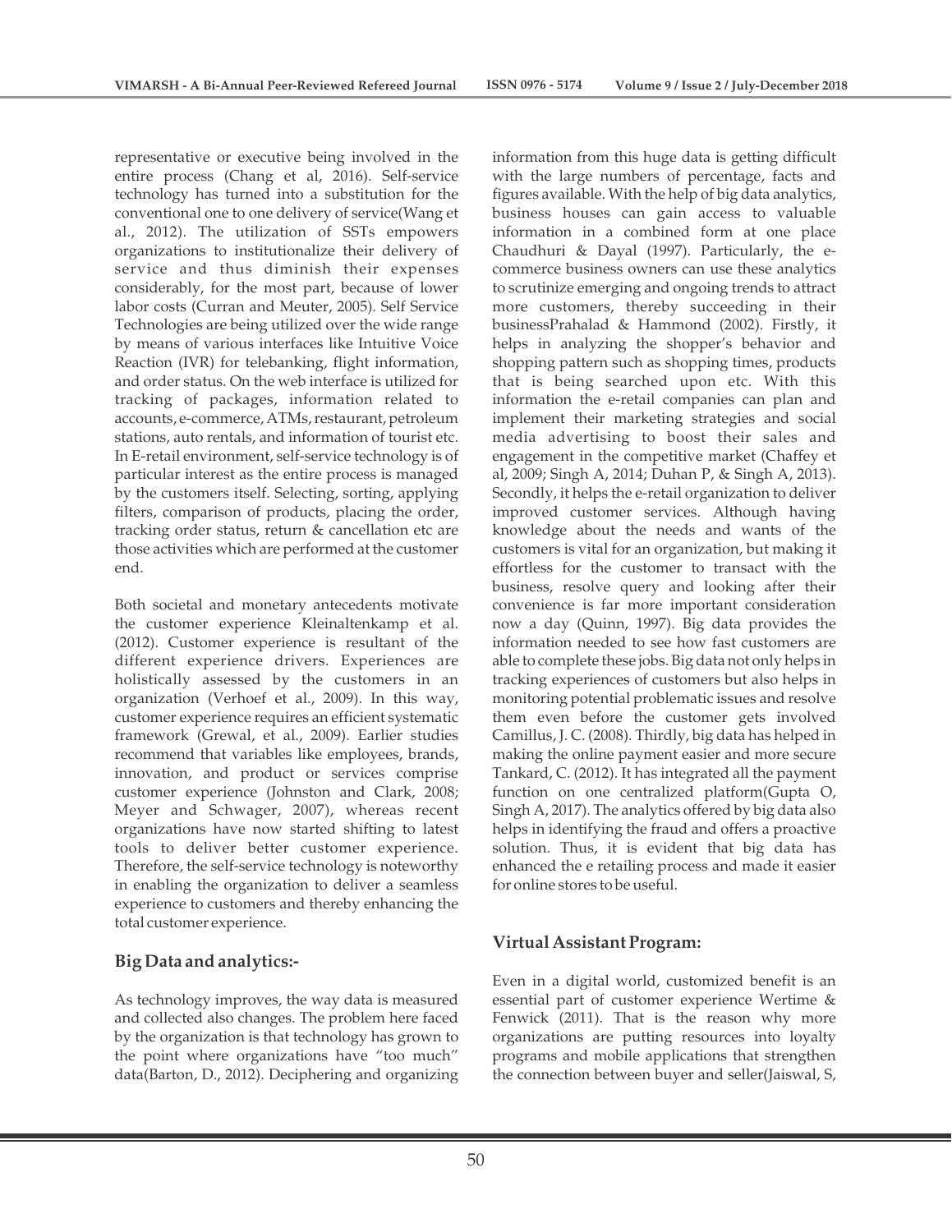Singh A, 2018). As customers have turned out to be familiar with conversing with virtual assistants like Siri, Cortana, and Alexa, organizations are endeavoring to impersonate with virtual personal assistant and concierge applications of their own. A good virtual assistant can resolve customer query through a phone call, electronic mail, real-time chat/discussion and on social media (Ardichvili & Wentling, 2003, Duhan P, & Singh A, 2013). It can judiciously govern the issues of the customers, handle consignments that are lost and many more things thereby persuading the customer to buy the deal. Virtual assistant offers human support while the customer is still on the website, thereby increasing the rate of conversion of the organization Bolman (2017). Moreover, a virtual assistant program also looks after the possibility of crossselling and up-selling while having an interaction with the customers. Taking into account the e-retail company, a virtual helper can likewise process orders, oversee return and trades, screen stock levels, refresh the site to show the stock providers have in hand and in their distribution centers and let the association know when it has to recharge certain items.

# **B) Strategies:**

# **1. Insight Communities:**

Insight communities are a large number of clients who themselves choose to be a part of a gathering and disbursing the information. They also offer ordinary appreciation and criticism to enhance products and the customer experience Greenberg (2010). This information gives an organization the data and knowledge about the product and customers and their experiences, through Net Promoter Score (NPS) or Customer Effort Score (CES)(De Haan, Verhoef & Wiesel, T., 2015). Insight communities help in building trust between the customers and the organization by providing a more profound comprehension of the customer's requirement and aspirations(Duhan P, & Singh A, 2014). As this method is based on the interaction across the entire journey of the customer, therefore it provides more quality insights to the organization. Insight communities consist of customers, employees, shareholders and other stakeholders of the company. The ROI yield from surveying even a small community like this is far greater than

acquiring the feedback from thousands of customers in the traditional way.

Not only insight communities offer proposals to enhance the customer experience, but they also provide a platform for emerging thoughts, enabling a brand to experiment and improve new ideas(Kumar et al (2010). It has been seen in the past trends that a brand launches the best product or services, but also it can look for criticism to recognize problem areas in order to endeavor and to settle them.

A leading E-retail organization, "eBay" had endeavored to acquire a response from a small group of its client but as the organization developed, it was not getting the same input from its customer. The organization launched an insight community in the year 2015 to resolve this issue. An understanding network empowered eBay to get some data about specific thoughts, ask for new thoughts, and test thoughts with speed and adaptability, all for building up the sentiment of network and organization with its merchants that is fundamental for the association's prosperity. Brian Burke, eBay's director of Customer stated the insight community helps the organization to involve their customer at a much higher level that it would have achieved by doing its own, highlighting the potential of these insight communities. The information provided by these communities has helped the companies to be more productive and enhanced their overall customer experience.

# **2. Omni Channel Strategy:**

Since now the customer interacts with the organization through various touch point on multiple platforms and channels, the focus of the marketers shifted on the overall customer experience. Omni Channel strategy has turned into the new standard (Brynjolfsson et al., 2013; Verhoef et al., 2015). The term Omni-channel was first time featured by Rigby (2011) in scholarly writing, referring to experiences of customers during the sale of product both in the online and offline mode. He defined Omni-channel strategy as one, which provides access to customer anytime and anywhere both in virtual and physical store along with seamless experience. As per Sunil Chopra (2016) an organized Omni-channel inventory network can be both cost saving and receptive to customer needs by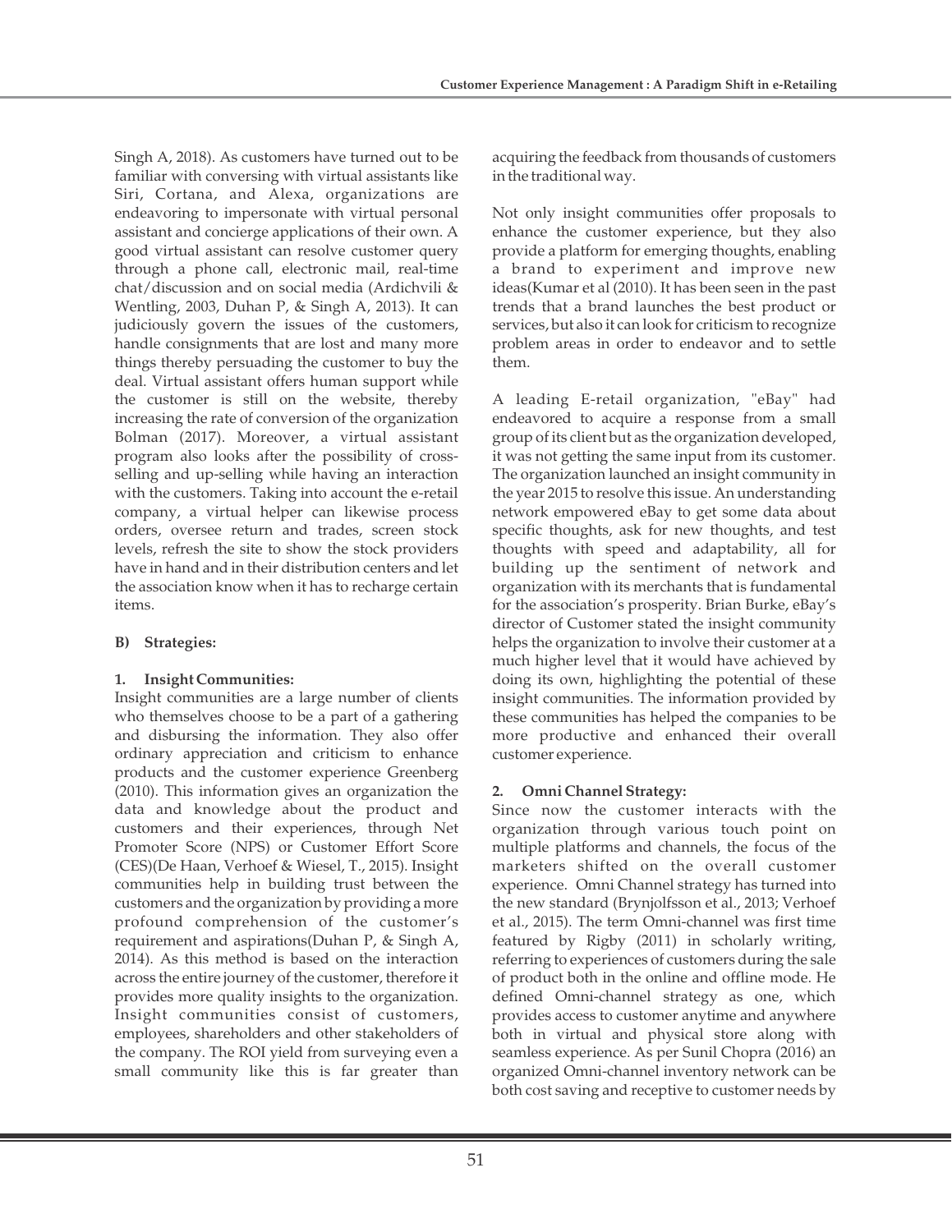using the strength of offline or physical stores and the inventory network of the offline mode. Omnichannel retail is gaining huge attention globally. Amazon Go, VanHeusen, and Raymond's are some of the examples. A survey conducted by Big Commerce showcased the fact that millennial (67%) and Gen-Xers (56%) alike would prefer to search for products and purchase them online, rather than doing so in a physical store. However, there are numerous paths that a customer can take to buy a product - a social media ad, a digital ad, a chatbot on Facebook Messenger, a website, or an email. Omnichannel retail strategy seeks to convert every touch point of an organization into a potential conversion be it in the form of application on mobile, kiosks or physical store. All the available channel of the business should endeavor to provide persistent and stable customer experience. Omni-channel strategy's main idea is based on the fact that customer should have access to brand irrespective of the fact of the place where they are. The most important thing that the organizations need to consider is that customers want a consistent experience. They want things to be simple, accessible and presented to them without any confusion.

# **CONCLUSION**

The researchers in this paper have tried to explore the tools evolved in the recent E-Retail environment to ensure better customer experience, and have also highlighted the recent E-retail strategies practiced by the e-retailers to deliver memorable customer experience.

Therefore, to with regard to the findings, it is relevant to mention that consistently changing components of customer communications over the distinctive touch points has to lead the experience of the customer more fundamental for the organization and can hugely affect the profitability. Advertisers have begun to withdraw from the customer relationship management approach. The marketing focus has now moved towards the customer-driven methodology, analytics of data has turned into a pivotal piece of each advertiser's competitive strategy and has offered a more advanced understanding of the entire process and customer journey. The development of Omni-channel has profoundly shocked the prevailing norm and made advertisers to reexamine their systems. Advertising is moving towards a blend of human-centered

designs and digital reality however it requires a lot of efforts from marketers to look after the need of the changing dynamics. The marketing activity of taking customer criticism by means of insight communities has helped the advertisers to convey value to the clients. The utilization of new advancement and innovation, for example, computerized stages, big data analytics investigation, artificial intelligence, shopper bits of knowledge has made feasible for an organization to give all-encompassing customer experience.

On the basis of the above, it can be said that the job of customer experience administrator will be enormous in the future and the business will surpass desires by merging it in its integrated business strategy.

# **BIBLIOGRAPHY**

- *Ardichvili, A., Page, V., & Wentling, T. (2003). Motivation and barriers to participation in virtual knowledge-sharing communities of practice. Journal of knowledge management, 7(1), 64-77.*
- *Badgett, M., Boyce, M. S., & Kleinberger, H. (2007).Turning shoppers into advocates. IBM Institute for Business Value, 35(3), pp. 352-369.*
- *Bernd H. Schmitt, (2003). Customer Experience Management: A Revolutionary Approach to Connecting With Customers.Hoboken, New Jersey, USA. John Wiley and Sons.*
- *Berry, L. L., Seiders, K., & Grewal, D. (2002).Understanding service convenience.Journal of Marketing, 66(3), pp. 1-17.*
- *Bolman, L. G., & Deal, T. E. (2017). Reframing organizations: Artistry, choice, and leadership. John Wiley & Sons.*
- *Bridges, E., & Florsheim, R. (2008). Hedonic and utilitarian shopping goals: The online experience. Journal of Business Research, 61(4), pp. 309-314.*
- *Camillus, J. C. (2008). Strategy as a wicked problem. Harvard business review, 86(5), 98.*
- *Chaffey, D., Ellis-Chadwick, F., Mayer, R., & Johnston, K. (2009). Internet marketing: strategy, implementation and practice. Pearson Education.*
- *Chang, J. F. (2016). Business process management systems: strategy and implementation. Auerbach Publications.*
- *Chaudhuri, S., & Dayal, U. (1997). An overview of data warehousing and OLAP technology. ACM Sigmod record, 26(1), 65-74.*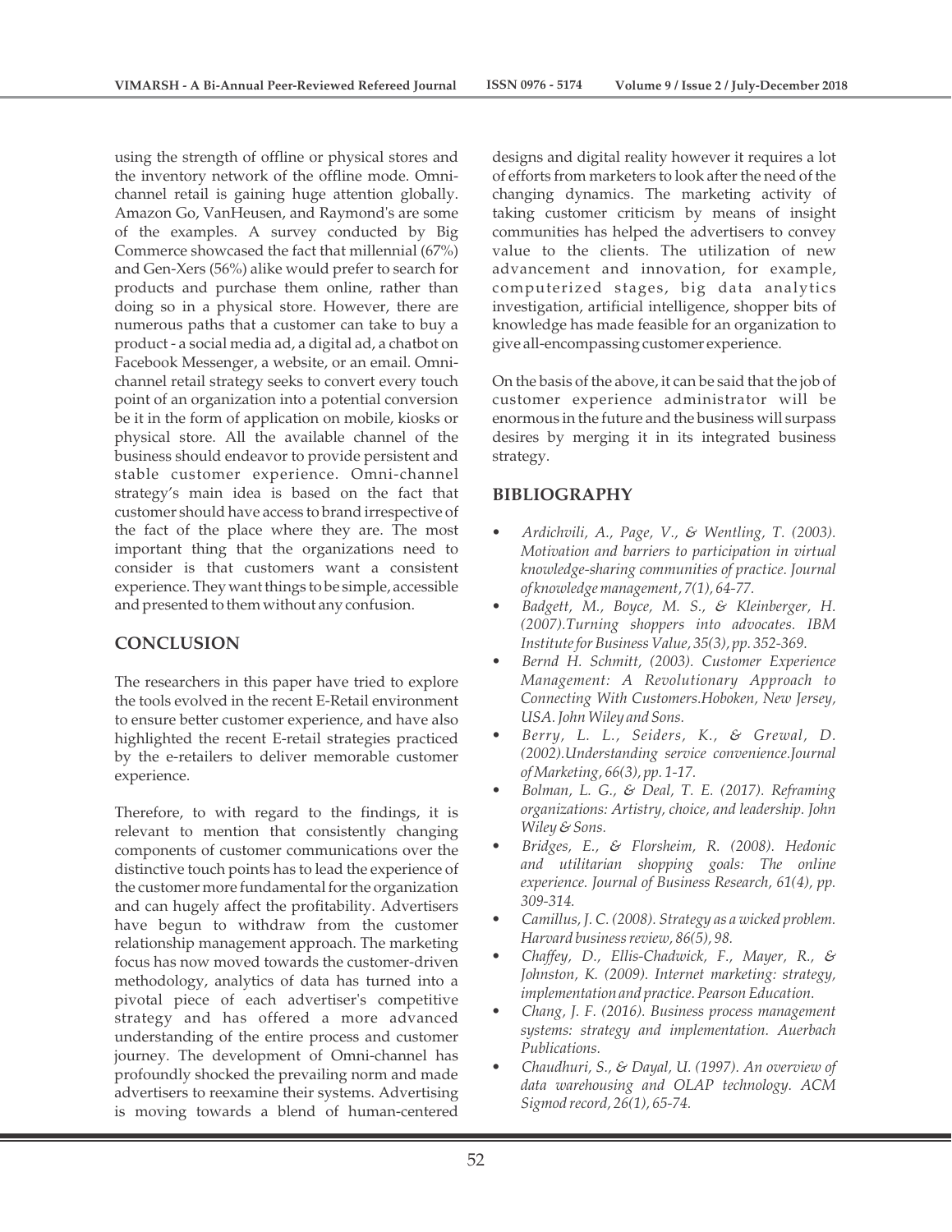- *Chopra, S. (2016). How omni-channel can be the future of retailing.Decision, 43(2), pp. 135-144.*
- *Coughlan, A. T., Anderson, E., Stern, L. W., & El-Ansary, A. (2006).Marketing channels.*
- *Curran, J. M., & Meuter, M. L. (2005). Self-service technology adoption: comparing three technologies. Journal of services marketing, 19(2), 103-113.*
- *De Haan, E., Verhoef, P. C., & Wiesel, T. (2015). The predictive ability of different customer feedback metrics for retention. International Journal of Research in Marketing, 32(2), 195-206.*
- *De Keyser, A., Schepers, J., &Konuş, U. (2015). Multichannel customer segmentation: Does the after-sales channel matter? A replication and extension.International Journal of Research in Marketing, 32(4), pp. 453-456.*
- *Duhan Punita, & Singh Anurag, (2013), Impact of Usefulness, Ease of Use, Enjoyment, Attitude and Subjective Norms on Behavioural Intensions and Adoption of Virtual Communities: An Empirical Study, Journal of IMS Group, Vol 2, No. 1, pp 1-10*
- *Duhan Punita, & Singh Anurag, (2013),Social Media : A Paradigm Shift in Integrated Marketing Communication, Integral Review , Vol. 6, No. 2, pp 1-12*
- *Duhan Punita, & Singh Anurag, (2014), Virtual communities' antecedents and marketing dynamism: An empirical study of tourists visiting Varanasi, Journal of Direct, Data and Digital Marketing Practice/Palgrave Macmillan Vol. 16, No. 2, pp. 115 127*
- *Gerpott, T. J., Rams, W., & Schindler, A. (2001). Customer retention, loyalty, and satisfaction in the German mobile cellular telecommunications market. Telecommunications policy, 25(4), 249-269.*
- *Greenberg, P. (2010). The impact of CRM 2.0 on customer insight. Journal of Business & Industrial Marketing, 25(6), 410-419.*
- *Gupta Omjee, Singh Anurag, (2017), Impact of Relationship Management on Customer Loyalty of e-Wallet Users: A Study of Paytm Enterprise, SMS Journal of Entrepreneurship & Innovation, Vol 3, No 2, pp 42-50*
- *Helkkula, A., Kelleher, C., &Pihlström, M. (2012).Characterizing value as an experience: Implications for service researchers and managers.Journal of Service Research, 15(1), pp. 59- 75*
- *Holbrook, M. B., & Hirschman, E. C. (1982). The experiential aspects of consumption: Consumer*  fantasies, feelings, and fun. Journal of consumer *research, 9(2), 132-140.*
- *Hongyoun Hahn, K., & Kim, J. (2009).The effect of offline brand trust and perceived internet confidence on online shopping intention in the integrated multichannel context.International Journal of Retail & Distribution Management, 37(2), pp. 126-141.*
- *Jaiswal, Shefali, Singh Anurag, (2018), "Role of Customer Satisfaction and Loyalty in Customer Experience: Case Study of Select E-Retail Companies" SAARANSH (RKG Journal of Management) Vol. 10, No. 1, PP 106-123*
- *Jia, H., Wang, Y., Ge, L., Shi, G., & Yao, S. (2012). Asymmetric effects of regulatory focus on expected desirability and feasibility of embracing self***‐***service technologies. Psychology & Marketing, 29(4), 209- 225.*
- *Johnston, R., & Clark, G. (2008).Service Operations Management: Improving Service Delivery.Harlow, England. Pearson Publication*
- *Klaus, P., & Maklan, S. (2012). EXQ: A multipleitem scale for assessing service experience. Journal of Service Management, 23(1), pp. 5-33.*
- *Klaus, P., & Maklan, S. (2013). Towards a better measure of customer experience.International Journal of Market Research Vol. 55 Issue 2.*
- *Kleinaltenkamp, M., Brodie, R. J., Frow, P., Hughes, T., Peters, L. D., &Woratschek, H. (2012).Resource ntegration.Marketing Theory, 12(2), pp. 201-205*
- *Kumar, V., Aksoy, L., Donkers, B., Venkatesan, R., Wiesel, T., & Tillmanns, S. (2010). Undervalued or overvalued customers: capturing total customer engagement value. Journal of service research, 13(3), 297-310.*
- *Lusch, R. F., & Vargo, S. L. (2014).The Servicedominant Logic of Marketing: Dialog, Debate, and Directions .New York: Routledge.*
- *Mascarenhas, O. A., Kesavan, R., &Bernacchi, M. (2006). Lasting customer loyalty: a total customer experience approach. Journal of consumer marketing, 23(7), 397-405.*
- *McAlexander, J. H., Schouten, J. W., & Koenig, H. F. (2002). Building brand community. Journal of marketing, 66(1), 38-54.*
- *Meyer, C., & Schwager, A. (2007).Customer experience.Harvard Business Review, pp. 1- 11.McAfee, A., Brynjolfsson, E., Davenport, T. H., Patil, D. J., & Barton, D. (2012). Big data: the management revolution. Harvard business review, 90(10), 60-68.*
- *Nambisan, P., & Watt, J. H. (2011). Managing customer experiences in online product communities. Journal of Business Research, 64(8), 889-895.*